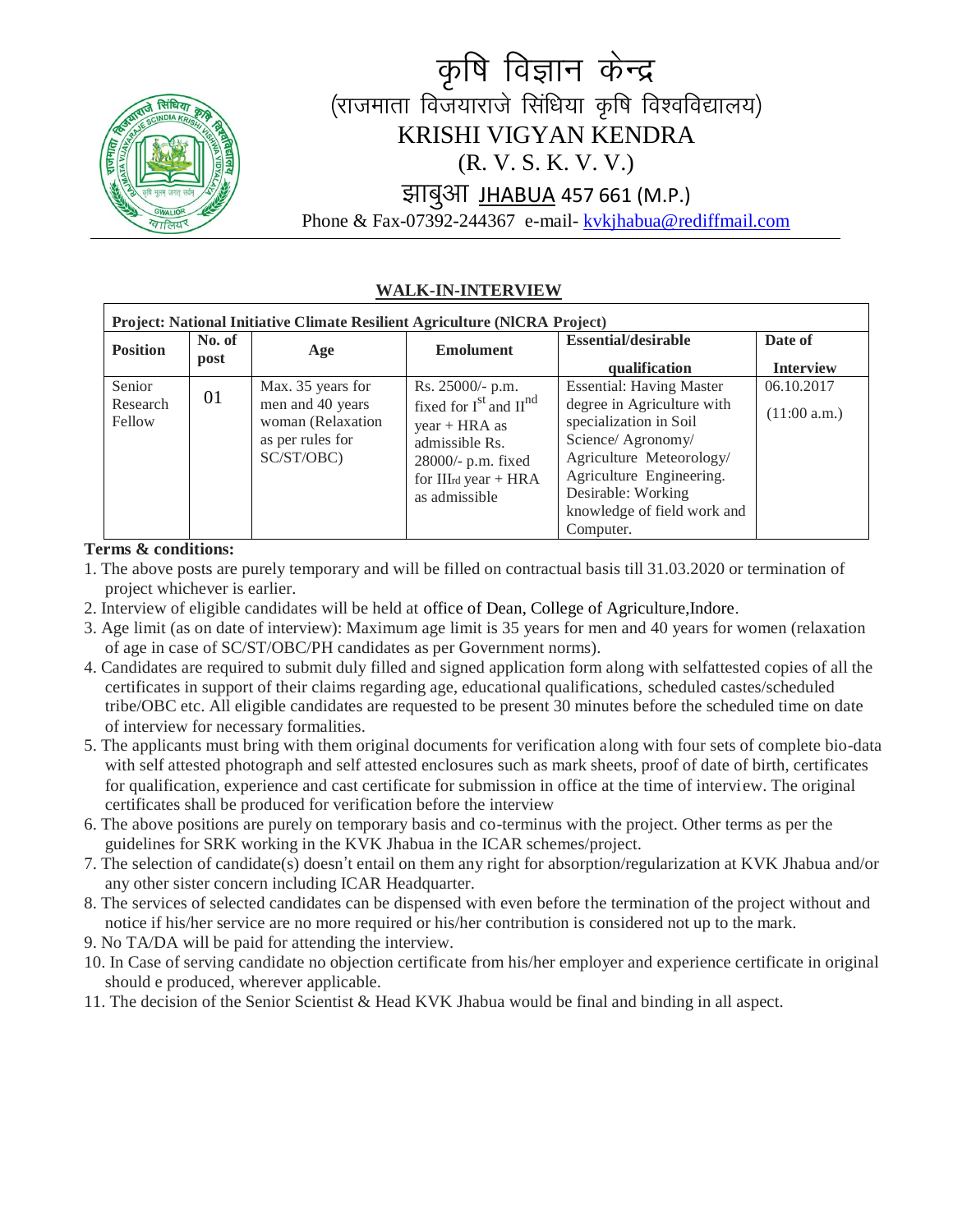### **Annexure 1(A) KRISHI VIGYAN KENDRA, JHABUA (M.P.)-457661**

### **APPLICATION FORM**

Passport Size photo

| 3. Address                                                                        |  |
|-----------------------------------------------------------------------------------|--|
|                                                                                   |  |
|                                                                                   |  |
|                                                                                   |  |
|                                                                                   |  |
|                                                                                   |  |
|                                                                                   |  |
|                                                                                   |  |
| 6 Examinations nessed: (Dlesse anglese service of equitizate degrees & montespect |  |

6. Examinations passed : (Please enclose copies of certificate/degree & mark sheet

Transcript

etc. of each of the examinations)

| <b>Examination</b> |                | Name of the<br>university or other | <b>Percentage of</b><br>marks/Division | <b>Year of</b><br>passing | Subject(s)<br>(Major) |
|--------------------|----------------|------------------------------------|----------------------------------------|---------------------------|-----------------------|
|                    |                | <b>Examination body</b>            | /OCGA obtained                         |                           |                       |
| (i)                | High school    |                                    |                                        |                           |                       |
| (ii)               | Higher         |                                    |                                        |                           |                       |
| Secondary/         |                |                                    |                                        |                           |                       |
| intermediate/      |                |                                    |                                        |                           |                       |
| preuniversity      |                |                                    |                                        |                           |                       |
| (iii)              | B.Sc.          |                                    |                                        |                           |                       |
| (iv)               | M.Sc.          |                                    |                                        |                           |                       |
| (vi)<br>Any other  |                |                                    |                                        |                           |                       |
|                    | examination(s) |                                    |                                        |                           |                       |

7. Scholarships/Fellowships/Awards: ………………………………………....................... …………………………………………………………………………………………….